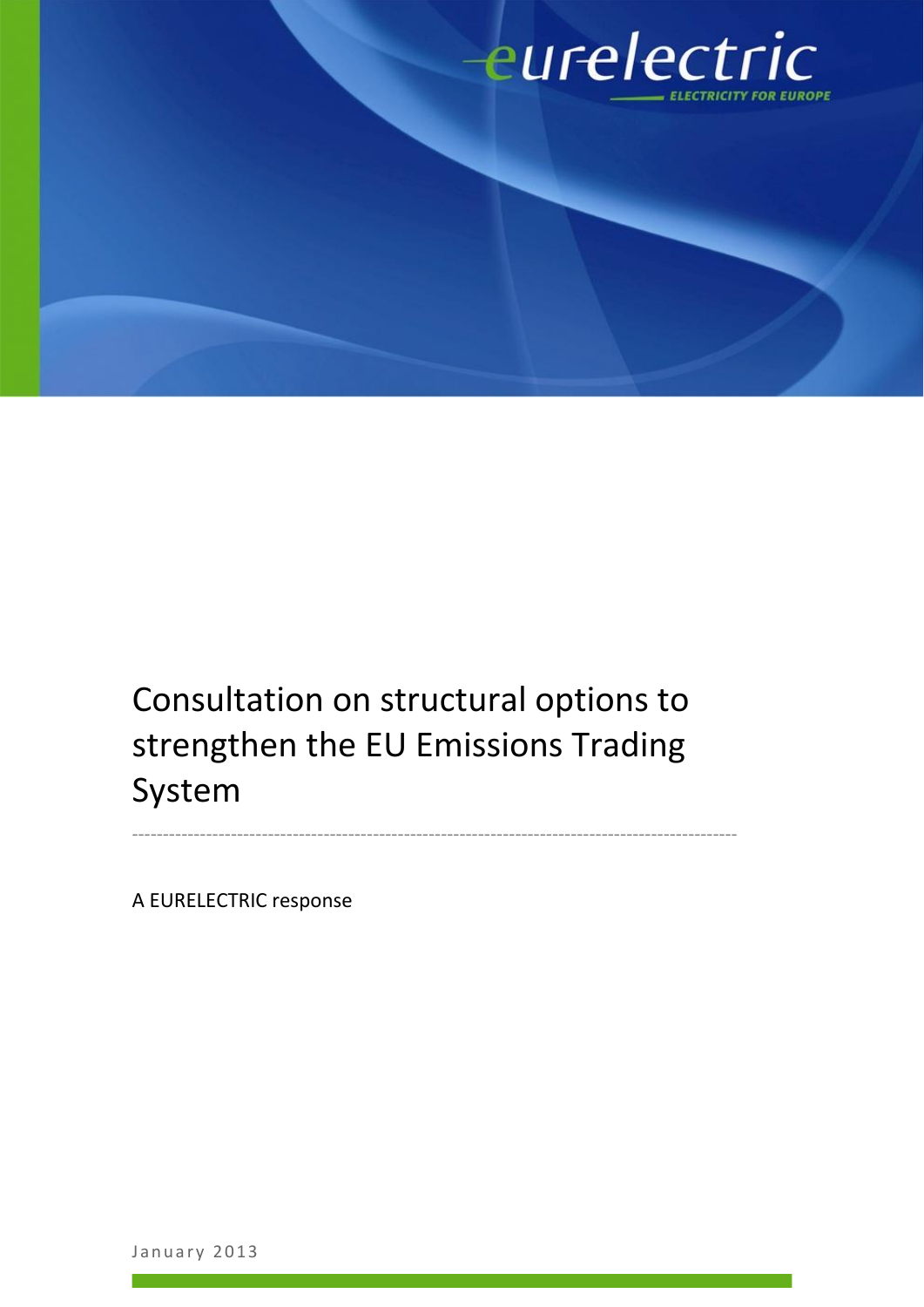

The **Union of the Electricity Industry–EURELECTRIC** is the sector association representing the common interests of the electricity industry at pan-European level, plus its affiliates and associates on several other continents.

In line with its mission, EURELECTRIC seeks to contribute to the competitiveness of the electricity industry, to provide effective representation for the industry in public affairs, and to promote the role of electricity both in the advancement of society and in helping provide solutions to the challenges of sustainable development.

EURELECTRIC's formal opinions, policy positions and reports are formulated in Working Groups, composed of experts from the electricity industry, supervised by five Committees. This "structure of expertise" ensures that EURELECTRIC's published documents are based on high-quality input with up-to-date information.

For further information on EURELECTRIC activities, visit our website, which provides general information on the association and on policy issues relevant to the electricity industry; latest news of our activities; EURELECTRIC positions and statements; a publications catalogue listing EURELECTRIC reports; and information on our events and conferences.

EURELECTRIC pursues in all its activities the application of the following sustainable development values: Economic Development Growth, added-value, efficiency

Environmental Leadership

Y Commitment, innovation, pro-activeness

Social Responsibility

Transparency, ethics, accountability

Dépôt légal: D/2013/12.105/5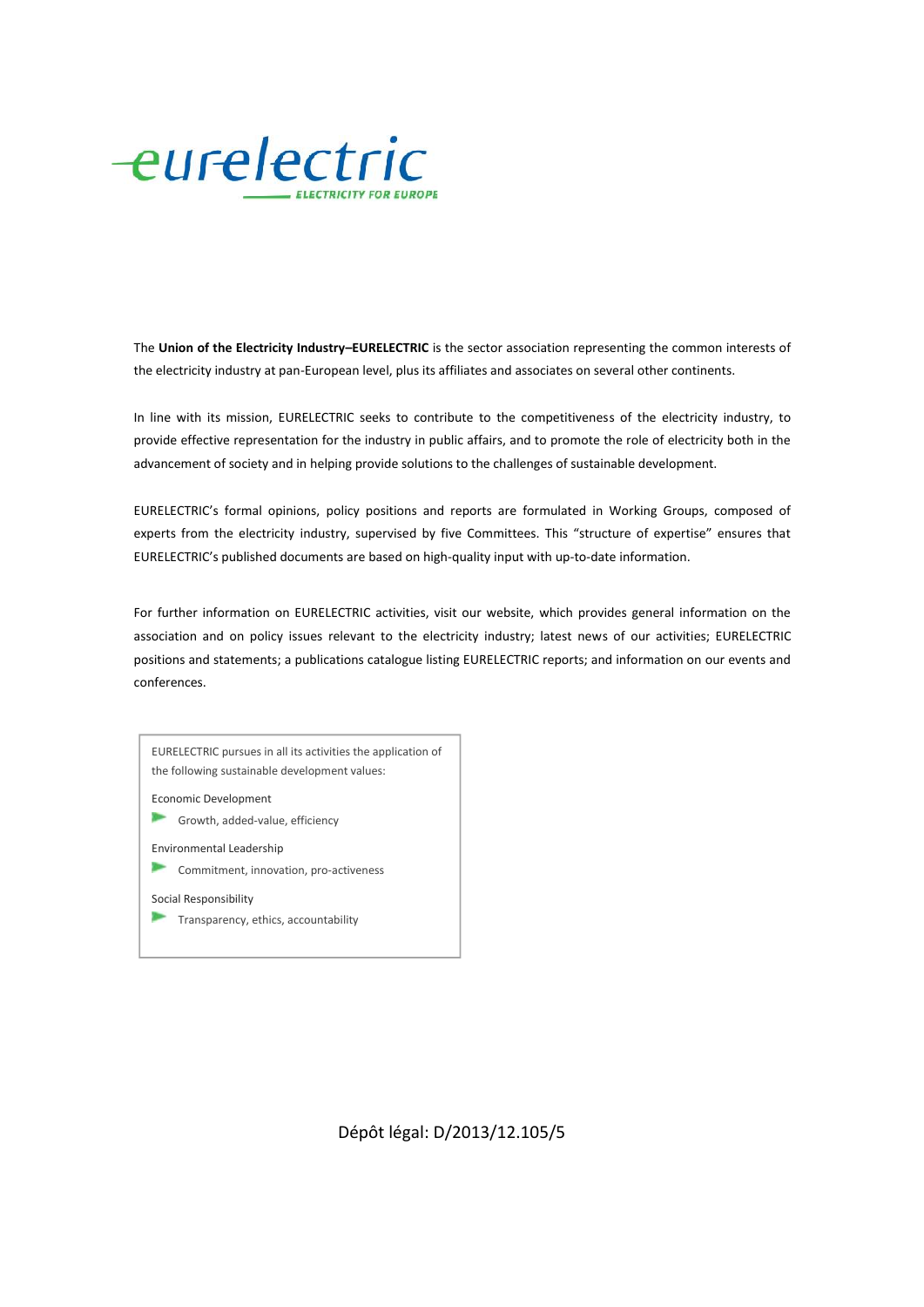# Consultation on structural options to strengthen the EU Emissions Trading System

-----------------------------------------------------------------------------------

#### **Working Group "Climate Change"Group**

Tomas CHMELIK (CEZ a.s.-CZ), **Chair**

Giovanni BERTOLINO (ENEL SpA-IT), Anne C. BOLLE (Statkraft AS-NO), Maciej BURNY (Polska Grupa Energetyczna sa-PGE-PL), Jean-Yves CANEILL (EDF-France), Erik FILIPSSON (Vattenfall AB-SE), Iuliana Liliana IORDACHE (Termoelectrica SA-RO), Egon JURAC (Termoelektrama Sostanj DOO-SI), Kari KANKAANPAA (Fortum Corporation-FI), Aysegul KARAYAZGAN (Electricity Generation Company-EUAS-TR), Peter KUBACKA (Slovenske Elektrarne as-SK), John McELROY (RWE Npower plc-GB), Charis MENELAOU (Electricity Authority of Cyrpus-CY), Tonis MERISTE (Eesti Energia AS-EE), Alexander NOLDEN (RWE AG-DE), Philippe OPDENACKER (Electrabel GDF Suez-BE), Eva POLANSKA (CEZ a.s.-CZ), Cristina RIVERO (UNESA-ES), Walter RUIJGROK (Energie-Nederland-NL), Hans-Georg RYCH (EVN AG-AT), Anton SHCHERBICH (BELENERGO-BY), Carla SILVA (Turbogas-PT), Charlotte SOENDERGREN (Dansk Energi-DK), Owen WILSON (Electricity Association of Ireland-EAI-IE) **of members of group**

**Contact:**

Mrs Jesse SCOTT, Head of Environment & Sustainable Development Unit jscott@eurelectric.org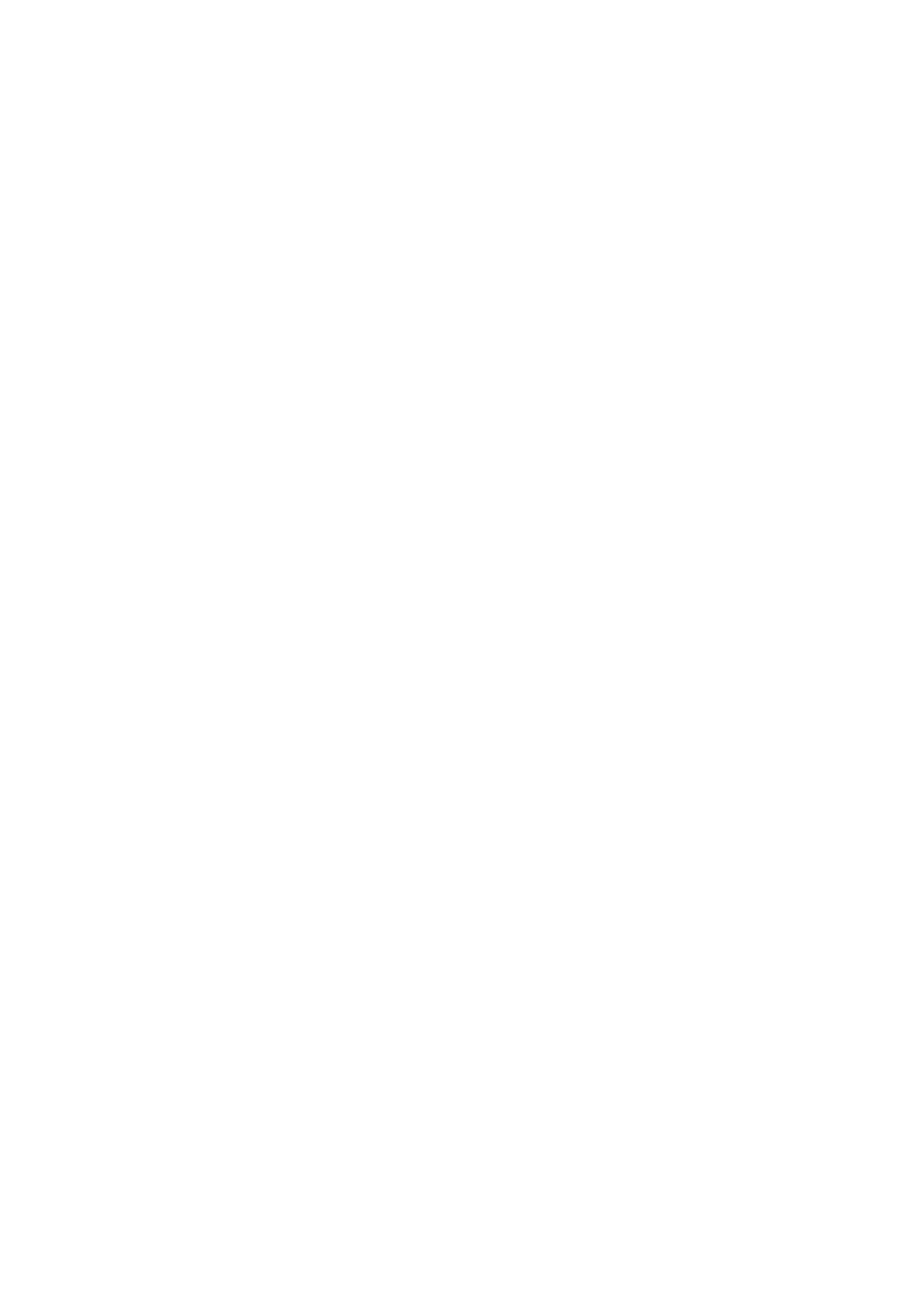# **Consultation on structural options to strengthen the EU Emissions Trading System**

### **EURELECTRIC response<sup>1</sup>**

The Commission has invited comments on the structural options and views reflected in the report on *The State of the European Carbon Market in 2012*.

#### **1. Key messages**

EURELECTRIC is strongly committed to the EU ETS as the best means to achieve the European Council goal of an economy-wide 80-95% reduction in EU greenhouse gas emissions by 2050 within an integrated EU internal energy market. We consider the ETS to be the best instrument to drive investments in carbon reduction because it is technology neutral, because carbon markets are the cost-effective way to drive investment choice in CO2 reduction, and because the ETS is fully compatible with the internal energy market. Looking at today's landscape of hundreds of different climate-related policies across 27 Member States, EURELECTRIC sees a serious risk that a non-ETS approach to decarbonisation will not only distort, but also fragment, the internal energy market, undoing 20 years of work on harmonisation.

EURELECTRIC welcomes the carbon market report as a first step toward improving the ETS and restoring its credibility as a key driver policy. But we strongly regret that the structural options outlined in the report are not explicitly linked to a clear process of decisions on a post-2020 climate and energy framework. In order that the EU power sector can continue to deliver reliable, affordable and sustainable electricity to the European economy, EURELECTRIC looks to the European Commission to urgently bring forward a coherent top down package of proposals which:

- Establish an ambitious, firm, long-term, economy-wide greenhouse gas reduction target for 2030 up to 2050, in line with the European Council goal;
- Establish the contribution to CO2 reduction to be made by the ETS sectors by 2030;
- Establish the ETS as the main policy instrument for driving investment choice in CO2 reduction, including for mature renewables and energy efficiency technologies;
- On this basis, revise the ETS annual linear reduction factor;
- And in light of these decisions, if necessary makes use of the option to retire a number of EUAs in phase 3 in order to speedily implement the new linear factor.

As previously stated in our October 2012 response to the Commission consultation on the auction time profile (back-loading), EURELECTRIC believes that the ETS can and should be the key driver policy for carbon reduction in an EU 2030 climate and energy package. EURELECTRIC also believes that a rebalancing of supply and demand in ETS is needed in order

 $1$  The Polish member association PKEE does not adhere to the views expressed in this paper.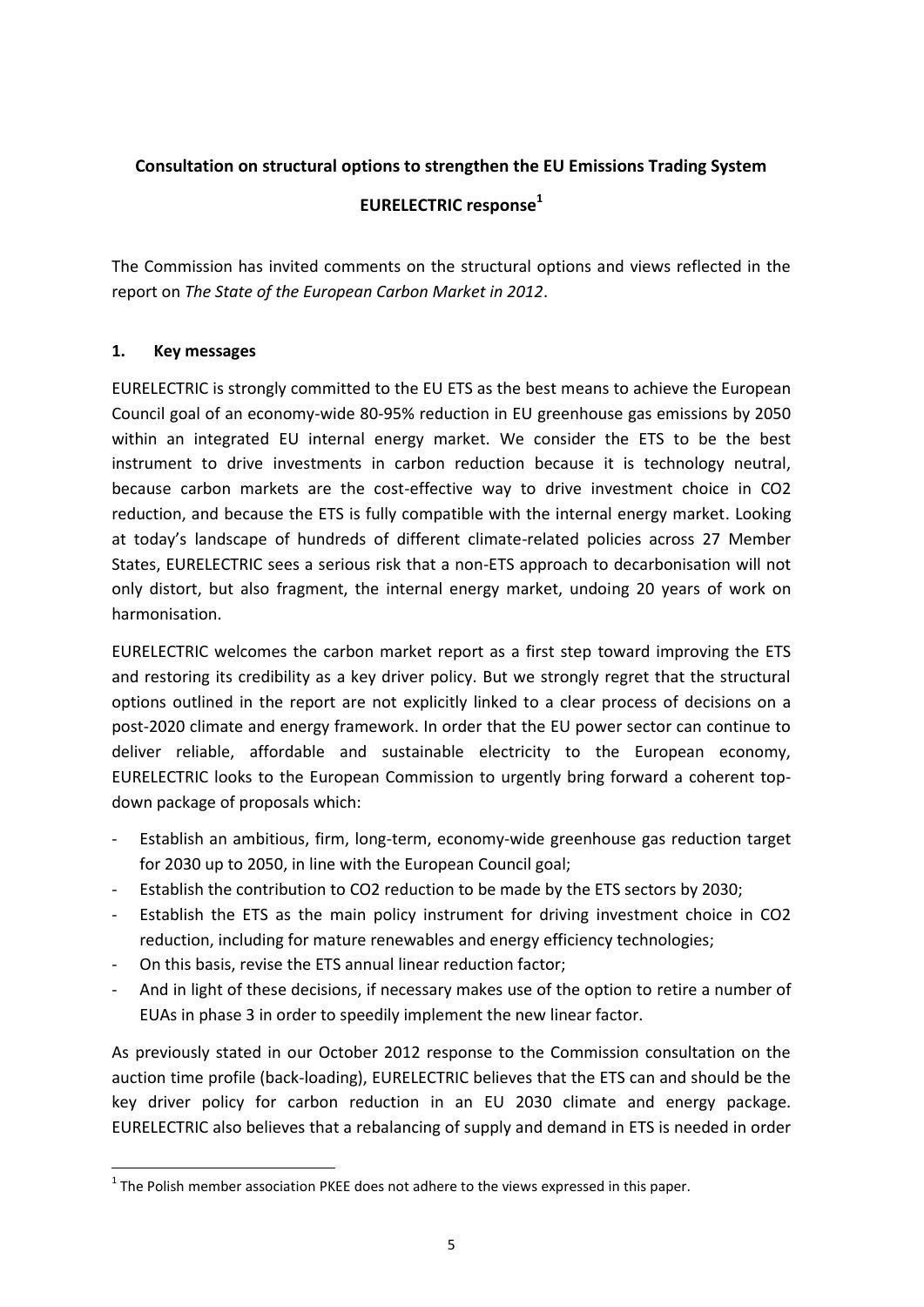for the carbon price to remain integral to business operations and investment decisions, through to 2020 and beyond.

EURELECTRIC has therefore assessed the six structural options outlined in the carbon market report in relation to two objectives:

- Securing the long-term role of the ETS as the key driver policy for carbon reduction in an EU 2030 climate and energy package;
- Maintaining the credibility of the ETS in the short-term before 2020.

On this basis, EURELECTRIC gives highest priority to option (c) for an early revision of the annual linear reduction factor in line with a 2030 target. We envisage that a revised linear factor coming into effect before 2020 would need to be increased in the range of 2.3% dependent on the economy-wide greenhouse gas emissions reduction goals and burden sharing between the ETS and non-ETS sectors. Option (b) to retire EUAs in phase 3 is seen as subsidiary to option (c) because it does not provide a long-term signal, but recognising that revision of the linear factor cannot take effect immediately, some EURELECTRIC members consider that a retirement is necessary to re-establish market confidence in a relatively short time. EURELECTRIC members agree that any retirement in phase 3 should be integrated into a subsequent revision of the linear factor in order to bring the retirement into alignment with the 2030 target.

EURELECTRIC also firmly favours option (d) for the extension of the scope of the ETS to other sectors because this is consistent with the goal of cost-effective economy-wide carbon reductions and the completion of the harmonised internal energy market. We take note that both Australia and California include additional sectors in their carbon markets, and we call on the Commission to undertake a detailed assessment of the feasibility of extending the scope of the ETS for phase 4.

In order to relieve the pressure of the ETS surplus while these structural options are under discussion, EURELECTRIC meanwhile supports a phase 3 back-loading which can signal to the carbon market – and also to international observers – that the EU is committed to a long term strategy of driving carbon reduction through a strong ETS.

## **2. General comments on the carbon market report**

EURELECTRIC broadly concurs with the Commission in its analysis of the current structural surplus in the ETS, noting that the carbon market is the only known market where there is no supply reaction to falling demand. We are also in agreement that this situation today has important implications for the EU's post-2020 policy framework, and for the development of an international carbon market.

EURELECTRIC is committed to the ETS as the best instrument to drive investments in carbon reduction because it is technology neutral, cost-effective and fully compatible with the internal energy market. In calling for a whole-economy 2030 target and for a cost-effective market approach, EURELECTRIC strongly agrees with the Commission's statement that the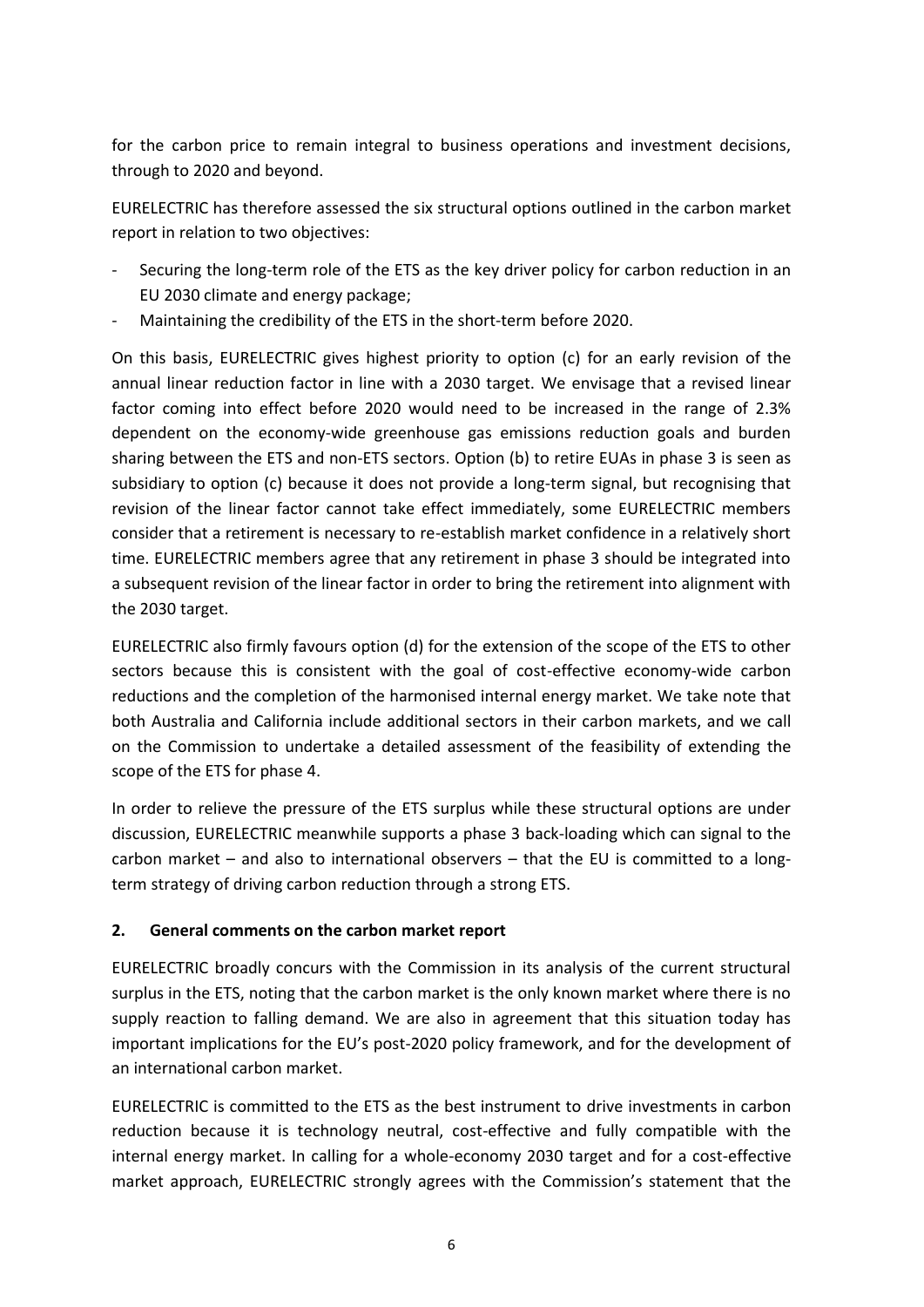ETS will need to play an increased role in the transition to a low-carbon economy by 2050. We also remind EU decision-makers that at the time of the decision in 2000 to establish the ETS they emphasised that "a Community approach is needed to ensure competition is not distorted within the internal market" and that uncoordinated action would have significantly higher costs.<sup>2</sup> With energy and climate policies today trending national through the operation of hundreds of different renewables support schemes, debates on national capacity mechanisms, the UK carbon floor price, and the Netherlands coal tax, and several additional discussions on creating national carbon taxes, EURELECTRIC sees a serious risk that a non-ETS approach to decarbonisation will not only distort, but also fragment, the internal energy market.

With international negotiations in the UNFCCC proceeding slowly, showing the world that the EU remains committed to a long-term strategy of driving carbon reduction through a strong ETS is crucial to securing a global level playing field in climate action. EURELECTRIC warmly welcomes the recent decisions in Australia, New Zealand, South Korea and China to establish domestic carbon markets on the model of the ETS, as well as the on-going preparations for linking the Australian and EU markets. Together with the EU, robust carbon markets in California, the north-east USA Regional Greenhouse Gas Initiative, Australia, New Zealand, South Korea and China can help to reduce emissions in around 40% of the world economy.

#### **3. The role of the ETS in a 2030 package**

While welcoming the carbon market report as a step in the right direction, EURELECTRIC nonetheless remains deeply concerned about design flaws in the current 20/20/20 package and the slow pace of current EU decision processes which will shape a future 2030 package.

Policy overlaps between the instruments in the 20/20/20 package have resulted in the energy efficiency target and support schemes for renewables creating an *implicit* carbon price which competes with the *explicit* EUA price in the ETS. As has been recognised by both the European Parliament and the Council, this competition reduces the price of EUAs, undermining the ETS as a market tool and encouraging additional emissions elsewhere. Meanwhile the hundreds of support schemes are causing abatement costs to rise substantially, at the expense of customers and taxpayers. This problem has the potential ultimately to destroy the competitive electricity market.

Rather than perpetuate this problem, EURELECTRIC believes that the ETS must be the key driver policy for carbon reduction beyond 2020, including for driving the expansion of mature renewables and energy efficiency technologies through a carbon price signal. EURELECTRIC

 $2$  COM(2000)87. The green paper states also that "The development of emissions trading within the Community, while making an important contribution to the protection of the environment by limiting emissions, must nevertheless avoid creating barriers to trade, restrictions to the right of establishment of companies and distortions of competition which would damage the internal market. Emissions trading should therefore form part of a coherent framework of common and co-ordinated policies and measures for reducing greenhouse gas emissions and implementing the Kyoto commitments. Furthermore, in developing an emissions trading scheme within the Community that respects the rules of fair competition within the internal market, the Community will also help avoid possible incompatibilities with multilateral agreements on trade."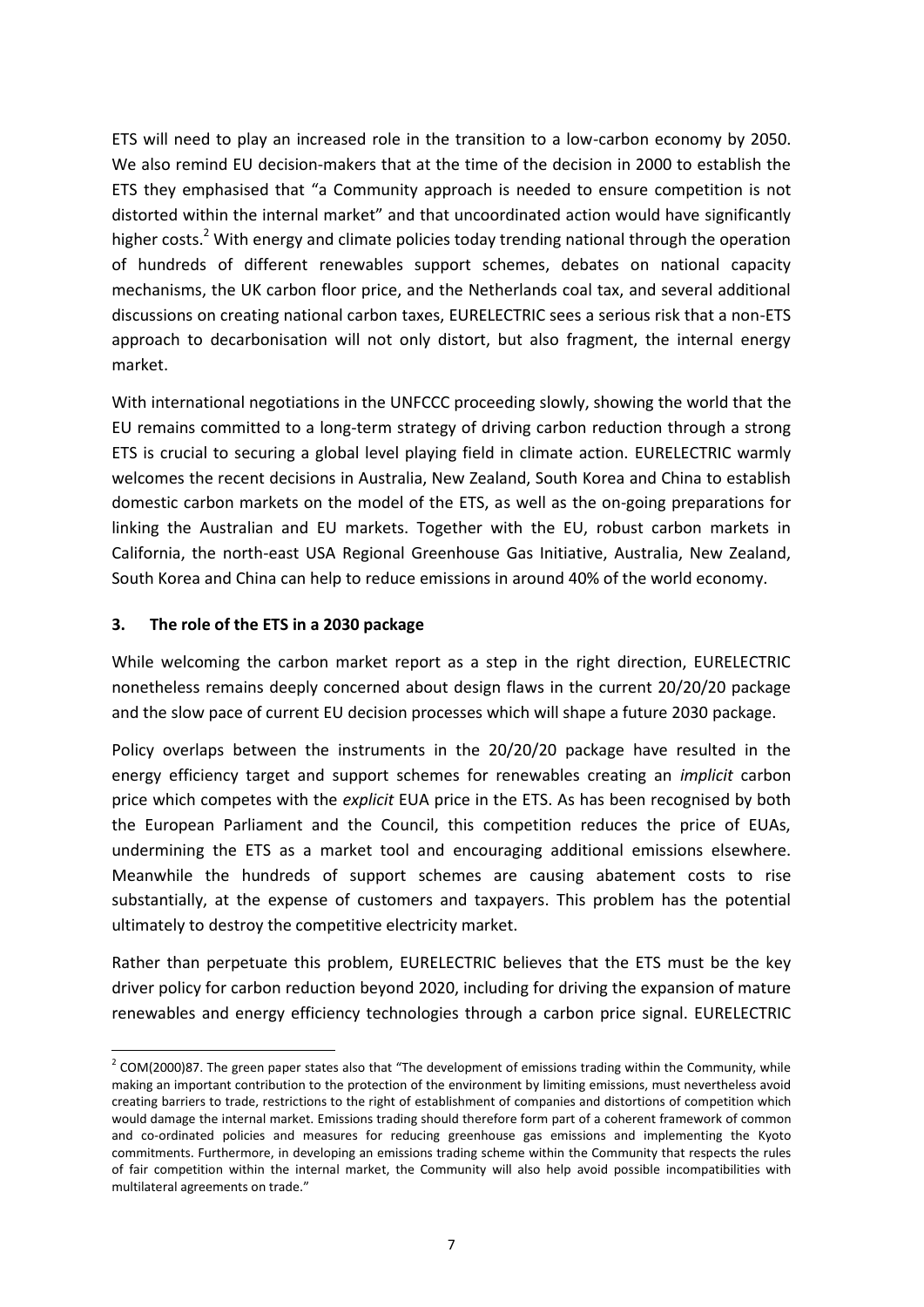further proposes that the use of a common CO2 metric to measure the delivery of all the emissions reductions from the ETS, renewables and savings in primary energy, would facilitate cost transparency and greater coherence between climate-related policy instruments – and therefore the delivery of EU climate objectives at affordable prices. We call on the Commission to undertake work to develop a common CO2 metric.

Looking ahead, the electricity sector sees additional confusion from the current EU policy processes on roadmaps and climate targets, the implementation of the Energy Efficiency Directive, the report on the Renewables Directive, and the debate on ETS back-loading and structural measures. These processes are located in different parts of the EU institutions, working to different and non-aligned timetables. EURELECTRIC therefore welcomes the Commission's intention to prepare a 2030 framework paper, while still calling for a single, coherent and finite process of EU decisions which links together agreement on a whole economy 2030 target, on the ETS phases 3 and 4, the future of renewables and energy efficiency beyond 2020, and the internal energy market. We are anxious that this process is moving slowly, and we urge that it should be substantially completed during the current Commission mandate. If decisions are not taken now, we foresee that a new Commission working with a new Parliament from 2015 is unlikely to agree the necessary measures before 2017 at the earliest – far too late to save the ETS and far too late to enable our sector to decide on investments for the years beyond 2020. Our sector mainly invests big and long term, and for us 2020 is tomorrow.

#### **4. Comments on the six structural options**

The carbon market report offers six options (a-f). EURELECTRIC has focused its assessment on options (b) for retirement, (c) on the linear factor and (d) on expanding the scope of the ETS. We note that option (a) would be implemented through either options (b) or (c), and that option (e) may be better considered in 2015 in light of the outcome of the UNFCCC Durban process toward an international agreement. Regarding option (f) for introducing a discretionary price management mechanism, EURELECTRIC shares the concern that this "would alter the very nature of the current ETS being a quantity-based market instrument [so that] the carbon price may become primarily a product of administrative and political decisions (or expectations about them), rather than the interplay of market supply and demand." In our view the ETS is an instrument based on volume not on price, and any proposal on such a mechanism would need to be based on rigorous analysis and would need to apply a strong principle of transparency and predictability. In light of decisions on the 2030 target and cap we could be open to discuss an option for a mechanism to smooth supply volume over time.

EURELECTRIC gives top priority to option (c) for an early revision of the annual linear reduction factor in line with a 2030 target. The revision of the current 1.74% linear factor is necessary in order to meet the EU goal, and early revision has the clear merit of providing a stable long-term framework. EURELECTRIC's recommendation on the % for the new linear factor would depend on having clarity on the 2030 target and on the role of international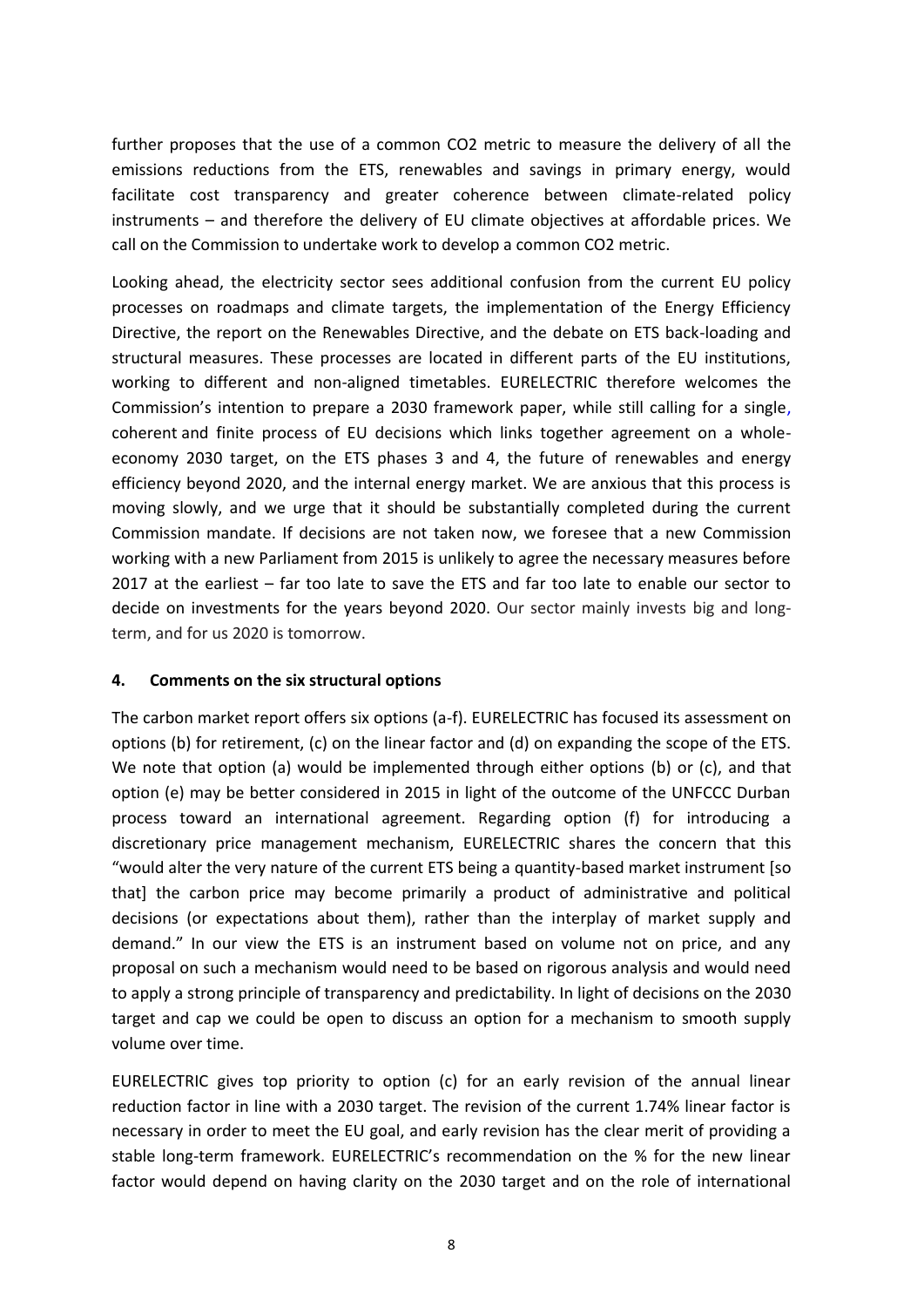offsets into phase 4, however we can provisionally envisage a revision in the range of [2.25%– 2.3%] taking effect before 2020, dependent on the economy-wide greenhouse gas emissions reduction goals and burden sharing between the ETS and non-ETS sectors, and we recognise that a later revision would require a steeper linear factor in order to reach the same target. We also emphasise that revising the linear factor will not by itself solve the problem of the ETS surplus without an accompanying resolution of the problem of policy overlap, so that the deployment of mature renewables and energy efficiency is driven by the carbon price.

In EURELECTRIC's view option (b) for a retirement of EUAs in phase 3 has both advantages and disadvantages. We see option (b) as clearly subsidiary to option (c) but also closely linked: the case for option (b) depends on when the revised linear factor can come into effect. Certainly a one-off retirement of EUAs would be an insufficient measure on its own, because it does not provide the necessary long-term signal; on the other hand option (b) can have a speedy impact, re-establishing market confidence in a relatively short time, which may not be possible using option (c) alone. Some members would therefore favour a short-term retirement in order to quickly rebalance supply and demand. EURELECTRIC members agree, however, that any retirement in phase 3 should be integrated into a subsequent revision of the linear factor in order to bring the retirement into alignment with the 2030 target: in other words, we look at option (b) only as means to implement option (c). We note that a retirement would affect only auctioned EUAs, not free allocations, thereby maintaining the regulatory stability of the wider legislative ETS framework for phase 3.

*Figure 1 shows an indicative scenario for combining options (b) and (c). The red line shows a 2.3% linear reduction from 2013, while the green line shows a retirement of 900m EUAs in phase 3 in combination with a 1.74% linear factor until 2020 and a linear factor of 2.53% from 2020 onwards.*



Finally, EURELECTRIC agrees with the Commission that option (d) to extend the scope of the ETS to other sectors is "consistent with potential energy system changes such as the increased use of electricity, gas and biomass in all energy related sectors in the transition toward a low-carbon economy by 2050". Although this option is not a short-term solution for the ETS today, it is EURELECTRIC's preferred long-term plan for phase 4 beyond 2020. We call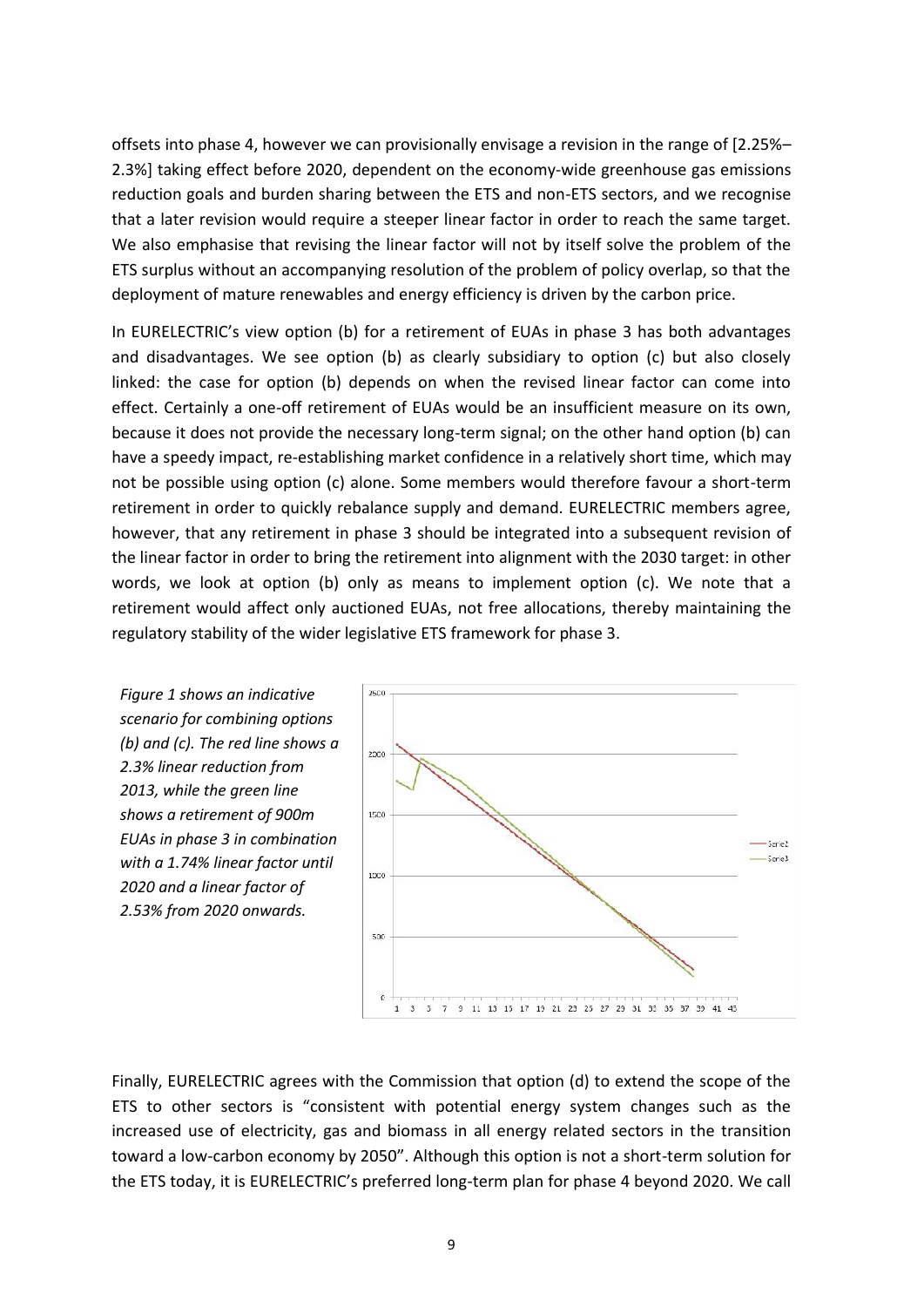on the Commission to undertake a full analysis of the feasibility of extending the sectoral scope of the ETS to e.g. transport and heating, taking note that both the Californian (from 2015) and the Australian carbon markets have a wider sectoral coverage than the ETS. EURELECTRIC also puts on record that we see a fundamental contradiction between the goal of cost-effective whole-economy decarbonisation and any division of the current ETS into separate sectoral schemes. In order to achieve the cost-optimising benefits of a market it is crucial that a consistent CO2 price signal should apply throughout the economy, enabling the efficient distribution of assets. Where they are necessary, differentiated sector burdens are already included within the ETS through the mechanism of free allocations.

While it is recognised that changes to ETS phase 3 can only be slight revisions, future legislation for phase 4 could clarify that the objectives of the ETS encompass delivering the EU's CO2 objective at least cost and driving the investments in low-carbon needed to sustain those emission reductions.

#### **5. Potential cost and economic impacts of structural measures**

In order to succeed in limiting climate change, decarbonisation needs to take place throughout the whole economy – not just in the power sector. In this way, EURELECTRIC notes that the purpose of the ETS is to expose both our sector and other sectors to true costs of carbon so that businesses invest in low-carbon innovation, and so that Europe develops next generation technologies.

Concerning compliance and administrative costs, EURELECTRIC's primary worry is not the impact of adjustments to the ETS, but rather the expense of a non-ETS policy approach. The administration of 1000s of different subsidy rates is already today costing €100s of millions per year.

EURELECTRIC supports a strong ETS because we see this as the best way to provide affordable, reliable, and sustainable electricity to the EU economy. We remind the Commission that it is not the ETS, but rather taxes and the burden of expensive renewables subsidy policies that are today causing electricity costs to rise, and that current renewables subsidies deliver emissions reductions at several times the cost of the same reductions if they were delivered through the ETS. This has a damaging impact on the whole economy because these costs affect all businesses and all residents. Meanwhile on-going policy uncertainty due to a weak ETS and the lack of a target beyond 2020 means that the European electricity sector is un-investable, and our sector is experiencing its own problem of global competition: instead of investing to replace old power generation and grids in Europe, EU-based electric utilities are becoming international and are investing elsewhere in the world. A stronger ETS can help to solve both of these problems.